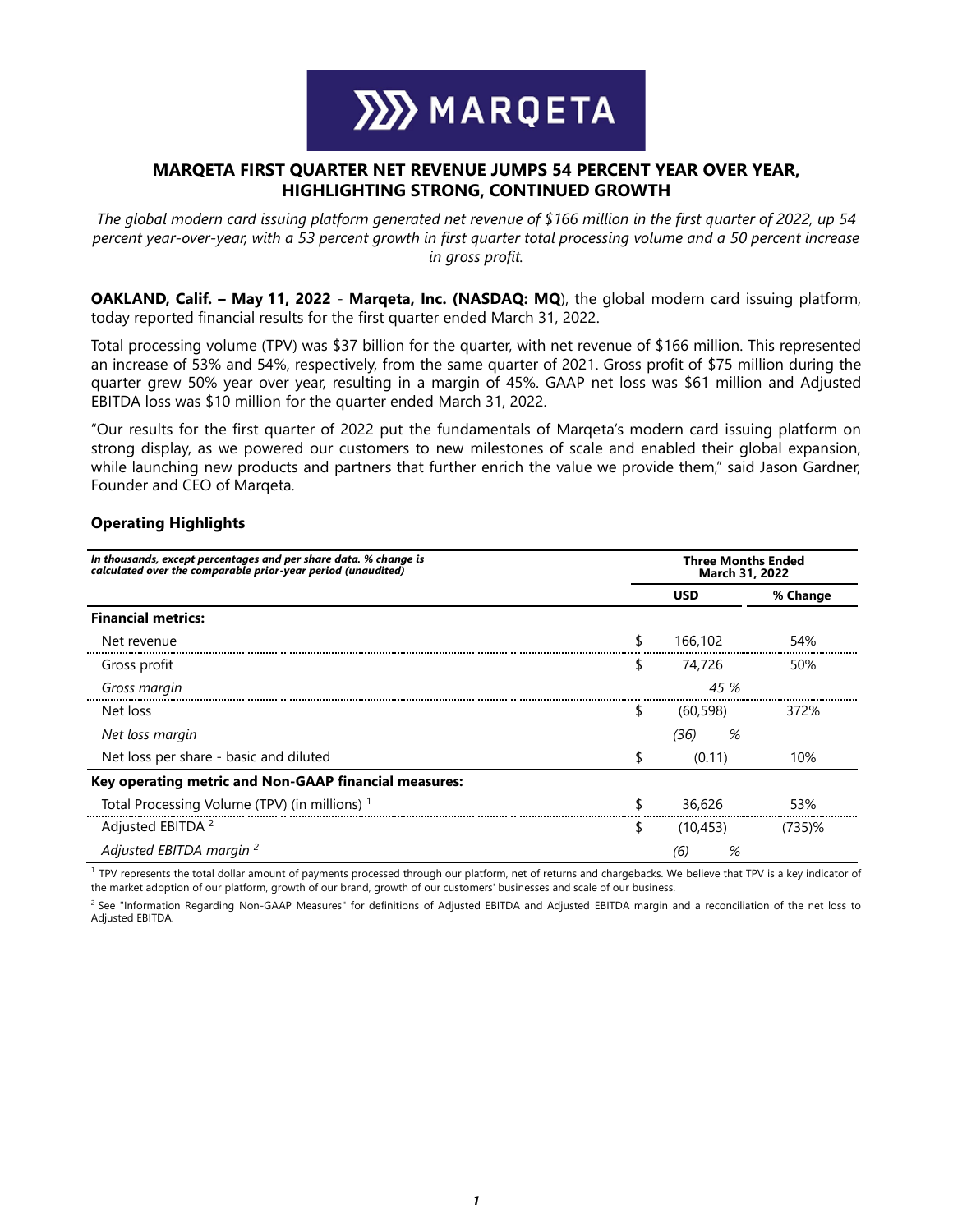## **Recent Business Updates:**

Marqeta highlighted several recent business updates that demonstrate its current business momentum:

- Marqeta announced its new RiskControl solution, an end-to-end risk management product suite for card issuers to combat payment fraud. RiskControl is designed to provide Marqeta's customers with comprehensive risk, compliance, and fraud management capabilities across the cardholder lifecycle, allowing them to focus on their business growth. This product suite is anchored by Marqeta's new custom built Real-Time Decisioning tool.
- Marqeta signed a new bank partnership with Evolve Bank & Trust, that will support the full range of Marqeta's program management capabilities. Evolve is the fourth U.S. bank partner on the Marqeta platform, allowing the company to better match each new customer with the most suitable banking partner.

## **First Quarter 2022 Financial Results:**

**Net revenue** increased by \$58 million, or 54% year-over-year, rising to \$166 million from \$108 million in the first quarter of 2021 resulting from a 53% increase in TPV year-over-year.

**Gross profit** increased by 50% year-over-year, rising to \$75 million, from \$50 million in the first quarter of 2021 primarily due to our TPV growth. Gross margin was 45% in the first quarter of 2022.

**Net loss** increased by \$48 million to \$61 million in the quarter. Our increase in gross profit was offset by an increase in compensation, benefits and technology expenses as we continued our investment in our people and platform.

**Total Processing Volume** increased by 53% year-over-year, rising to \$37 billion from \$24 billion in the first quarter of 2021.

**Adjusted EBITDA** in the first quarter of 2022 was \$(10) million, a decrease of \$(12) million year-over-year. Adjusted EBITDA margin was (6%) in the first quarter of 2022.

## **Financial Guidance**

The following summarizes Marqeta's guidance for the second quarter of 2022:

|                            | <b>Second Quarter 2022</b> |
|----------------------------|----------------------------|
| <b>Net Revenue Growth</b>  | 46 - 48%                   |
| <b>Gross Profit Margin</b> | $40 - 41\%$                |
| Adjusted EBITDA Margin (1) | Negative 10-11%            |

**(1) See "Information Regarding Non-GAAP Measures" for the definition of Adjusted EBITDA and for information regarding non-availability of a forward reconciliation.** 

# **Conference Call**

Marqeta will host a live conference call today at 1:30 p.m. Pacific time (4:30 p.m. Eastern time). To join the call, please dial-in 10 minutes in advance: toll-free at 1-877-407-4018 or direct at 1-201-689-8471. The conference call will also be available live via webcast online at *http://investors.marqeta.com*.

The telephone replay dial-in numbers are 1-844-512-2921 and 1-412-317-6671 and will be available until May 25, 2022, 8:59 p.m. Pacific time (11:59 p.m. Eastern time). The confirmation code for the replay is 13729086.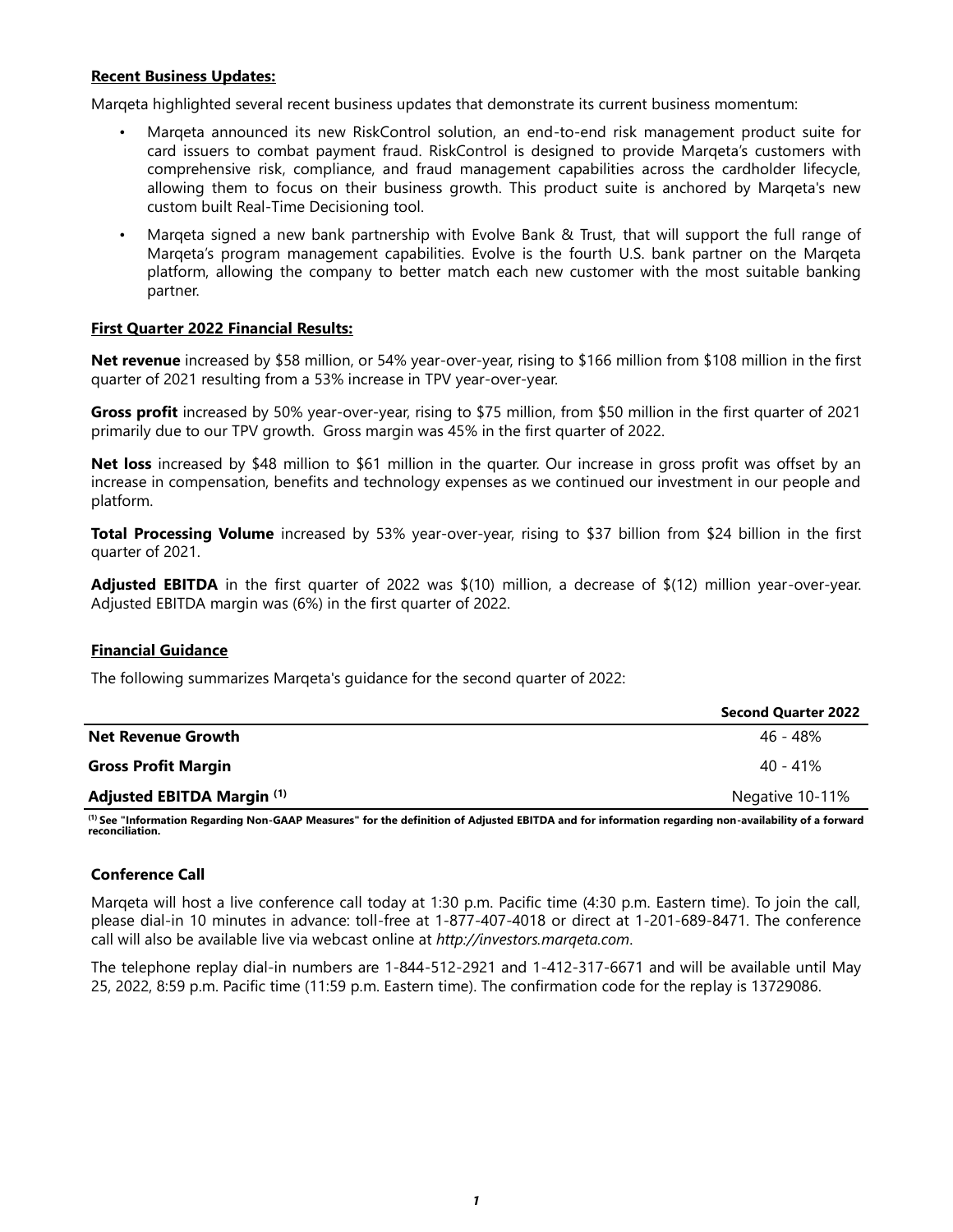## **Forward-Looking Statements**

This press release contains "forward-looking statements" within the meaning of the "safe harbor" provisions of the Private Securities Litigation Reform Act of 1995. Forward-looking statements expressed or implied in this press release include, but are not limited to, statements relating to Marqeta's quarterly guidance; statements regarding Marqeta's business plans, business strategy and the continued success and growth of our customers; statements and expectations regarding Marqeta's partnerships, new product introductions, and product capabilities; and statements made by Marqeta' Founder and CEO. Actual results may differ materially from the expectations contained in these statements due to risks and uncertainties, including, but not limited to, the following: the effect of uncertainties related to the global COVID-19 pandemic on U.S. and global economies, our business, results of operations, financial condition, demand for our platform, sales cycles and customer retention; the risk that Marqeta is unable to further attract, retain, diversify, and expand its customer base; the risk that Marqeta is unable to drive increased TPV on its platform; the risk that consumers and customers will not perceive the benefits of Marqeta's products as Marqeta expects; the risk that Marqeta's technology platform, including hosted solutions, do not operate as intended resulting in system outages; the risk that Marqeta will not be able to achieve the cost structure that Marqeta currently expects; the risk that Marqeta's solution will not achieve the expected market acceptance; the risk that competition could reduce expected demand for Marqeta's services; the risk that changes in the regulatory landscape adversely affects the gross interchange or other revenue Marqeta earns or adversely affects the bank and network costs Marqeta incurs; the risk that Marqeta may be unable to maintain relationships with Issuing Banks and Card Networks; the direct and indirect effects of the significant military action against Ukraine launched by Russia on U.S. and global economies, our business, results of operations, financial condition, and demand for our platform; and the risk that Marqeta may be subject to additional risks such as inflation or currency fluctuations due to its international business activities. Detailed information about these risks and other factors that could potentially affect Marqeta's business, financial condition and results of operations are included in the "Risk Factors" disclosed in Marqeta's Annual Report on Form 10-K for the year ended December 31, 2021, as such risk factors may be updated from time to time in Marqeta's periodic filings with the SEC, available at *www.sec.gov* and Marqeta's website at *http://investors.marqeta.com.*

The forward-looking statements in this press release are based on information available to Marqeta as of the date hereof. Marqeta disclaims any obligation to update any forward-looking statements, except as required by law*.*

## **Disclosure Information**

Investors and others should note that Marqeta announces material financial information to its investors using its investor relations website, SEC filings, press releases, public conference calls and webcasts. Marqeta also uses social media to communicate with its customers and the public about Marqeta, its products and services and other matters relating to its business and market. It is possible that the information Marqeta posts on social media could be deemed to be material information. Therefore, Marqeta encourages investors, the media, and others interested in Marqeta to review the information we post on social media channels including the Marqeta Twitter feed (@Marqeta), the Marqeta Instagram page (@lifeatmarqeta), the Marqeta Facebook page, and the Marqeta LinkedIn page. These social media channels may be updated from time to time.

## **Use of Non-GAAP Financial Measures**

Reconciliations of non-GAAP financial measures to the most directly comparable financial results as determined in accordance with GAAP are included at the end of this press release following the accompanying financial data. For a description of these non-GAAP financial measures, including the reasons management uses each measure, please see the section of the tables titled "Information Regarding Non-GAAP Financial Measures".

## **About Marqeta, Inc.**

Marqeta's modern card issuing platform empowers its customers to create customized and innovative payment cards. Marqeta's modern architecture gives its customers the ability to build more configurable and flexible payment experiences, accelerating time-to-market and democratizing access to card issuing technology. Marqeta's open APIs provide instant access to highly scalable, cloud-based payment infrastructure that enables customers to launch and manage their own card programs, issue cards and authorize and settle payment transactions. Marqeta is headquartered in Oakland, California and is certified to operate in 39 countries globally.

Marqeta® is a registered trademark of Marqeta, Inc.

IR Contact: Marqeta Investor Relations, IR@marqeta.com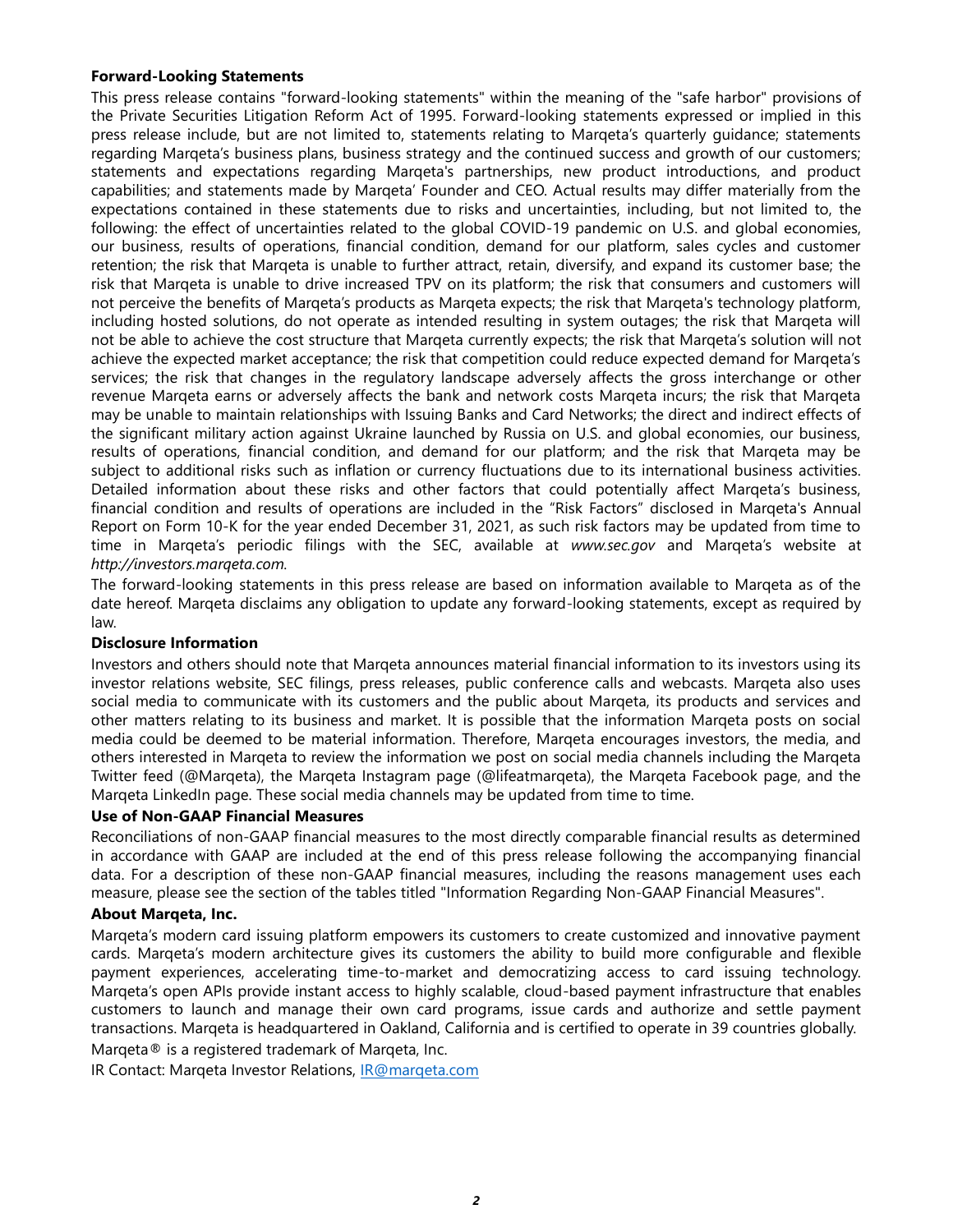#### **Marqeta, Inc. Condensed Consolidated Statements of Operations (in thousands, except share and per share amounts) (unaudited)**

|                                                                                                                        | Three Months Ended March 31, |             |               |             |
|------------------------------------------------------------------------------------------------------------------------|------------------------------|-------------|---------------|-------------|
|                                                                                                                        |                              | 2022        |               | 2021        |
| Net revenue                                                                                                            | $\mathbf{\hat{z}}$           | 166,102     | $\mathsf{\$}$ | 107,983     |
| Costs of revenue                                                                                                       |                              | 91,376      |               | 58,126      |
| Gross profit                                                                                                           |                              | 74,726      |               | 49,857      |
| Operating expenses:                                                                                                    |                              |             |               |             |
| Compensation and benefits                                                                                              |                              | 100,348     |               | 46,904      |
| Technology                                                                                                             |                              | 11,384      |               | 5,626       |
| Professional services                                                                                                  |                              | 4,770       |               | 4,196       |
| Occupancy                                                                                                              |                              | 1,115       |               | 1,086       |
| Depreciation and amortization                                                                                          |                              | 979         |               | 907         |
| Marketing and advertising                                                                                              |                              | 559         |               | 495         |
| Other operating expenses                                                                                               |                              | 4,843       |               | 1,295       |
| Total operating expenses                                                                                               |                              | 123,998     |               | 60,509      |
| Loss from operations                                                                                                   |                              | (49, 272)   |               | (10, 652)   |
| Other income (expense), net                                                                                            |                              | (11, 677)   |               | (2, 167)    |
| Loss before income tax expense                                                                                         |                              | (60, 949)   |               | (12, 819)   |
| Income tax expense (benefit)                                                                                           |                              | (351)       |               | 19          |
| Net loss                                                                                                               | \$                           | (60, 598)   | - \$          | (12, 838)   |
| Net loss per share attributable to common stockholders, basic and diluted                                              |                              | (0.11)      |               | (0.10)      |
| Weighted-average shares used in computing net loss per share attributable to common<br>stockholders, basic and diluted |                              | 542,565,992 |               | 130,841,306 |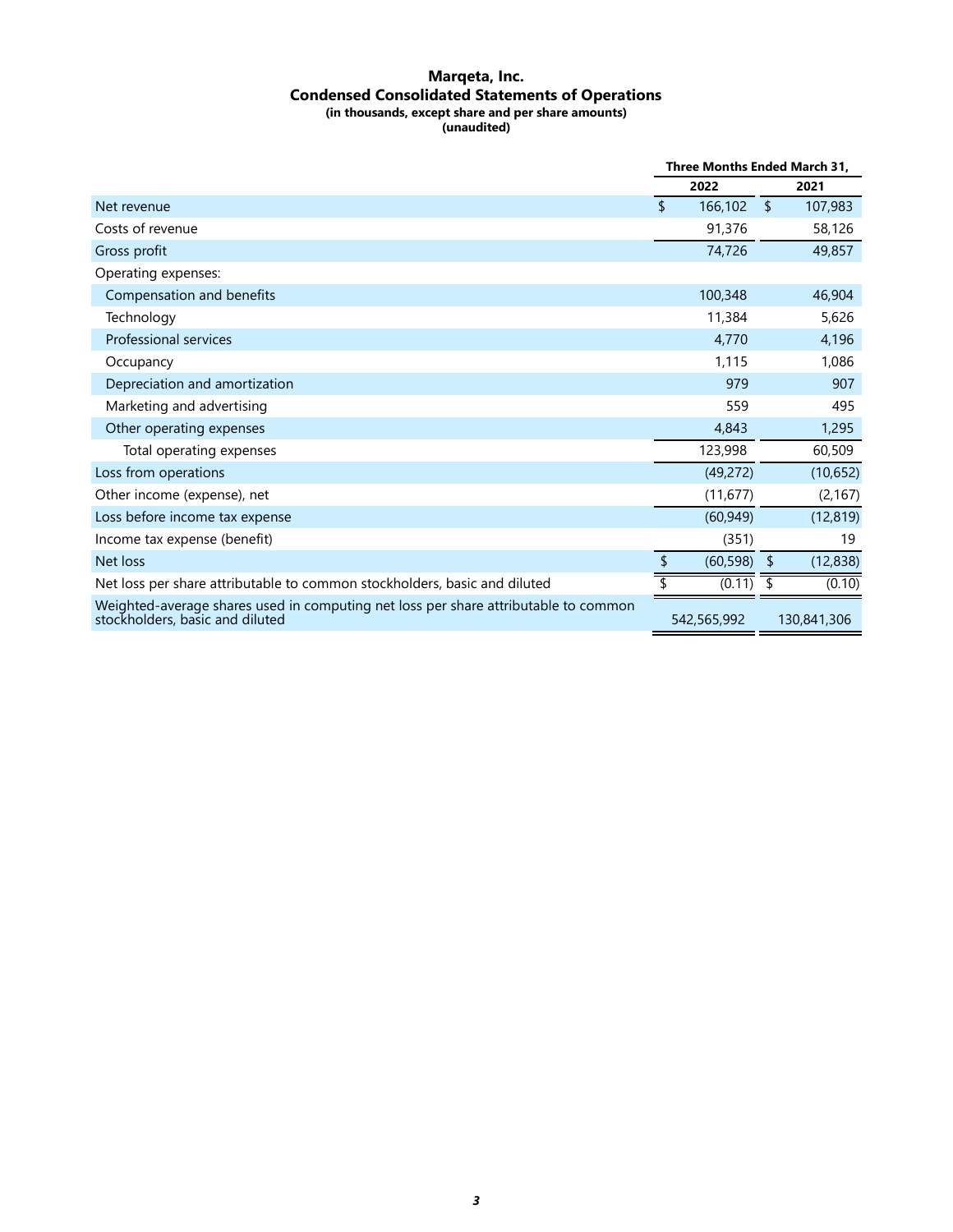#### **Marqeta, Inc. Condensed Consolidated Balance Sheets (in thousands)**

|                                                     | March 31,<br>2022 |             | December 31,<br>2021 |  |
|-----------------------------------------------------|-------------------|-------------|----------------------|--|
|                                                     |                   | (unaudited) |                      |  |
| <b>Assets</b>                                       |                   |             |                      |  |
| Current assets:                                     |                   |             |                      |  |
| Cash and cash equivalents                           | \$                | 1,197,257   | \$<br>1,247,581      |  |
| Restricted cash                                     |                   | 7,800       | 7,800                |  |
| Marketable securities                               |                   | 447,046     | 452,875              |  |
| Accounts receivable, net                            |                   | 9,017       | 13,187               |  |
| Settlements receivable, net                         |                   | 9,093       | 11,266               |  |
| Network incentives receivable                       |                   | 45,721      | 30,399               |  |
| Prepaid expenses and other current assets           |                   | 43,789      | 35,617               |  |
| Total current assets                                |                   | 1,759,723   | 1,798,725            |  |
| Property and equipment, net                         |                   | 9,120       | 9,687                |  |
| Operating lease right-of-use assets, net            |                   | 10,748      | 11,296               |  |
| Equity method investment                            |                   | 8,036       | 8,384                |  |
| Other assets                                        |                   | 5,856       | 2,286                |  |
| <b>Total assets</b>                                 | \$                | 1,793,483   | \$<br>1,830,378      |  |
| Liabilities and stockholders' equity                |                   |             |                      |  |
| <b>Current liabilities</b>                          |                   |             |                      |  |
| Accounts payable                                    | \$                | 1,698       | \$<br>2,693          |  |
| Revenue share payable                               |                   | 130,045     | 121,179              |  |
| Accrued expenses and other current liabilities      |                   | 102,146     | 114,096              |  |
| Total current liabilities                           |                   | 233,889     | 237,968              |  |
| Operating lease liabilities, net of current portion |                   | 11,618      | 12,427               |  |
| Other liabilities                                   |                   | 4,344       | 6,557                |  |
| <b>Total liabilities</b>                            |                   | 249,851     | 256,952              |  |
| Stockholders' equity:                               |                   |             |                      |  |
| Preferred stock                                     |                   |             |                      |  |
| Common stock                                        |                   | 54          | 54                   |  |
| Additional paid-in capital                          |                   | 2,029,745   | 1,993,055            |  |
| Accumulated other comprehensive loss                |                   | (8, 116)    | (2,230)              |  |
| Accumulated deficit                                 |                   | (478, 051)  | (417, 453)           |  |
| Total stockholders' equity                          |                   | 1,543,632   | 1,573,426            |  |
| Total liabilities and stockholders' equity          | \$                | 1,793,483   | \$<br>1,830,378      |  |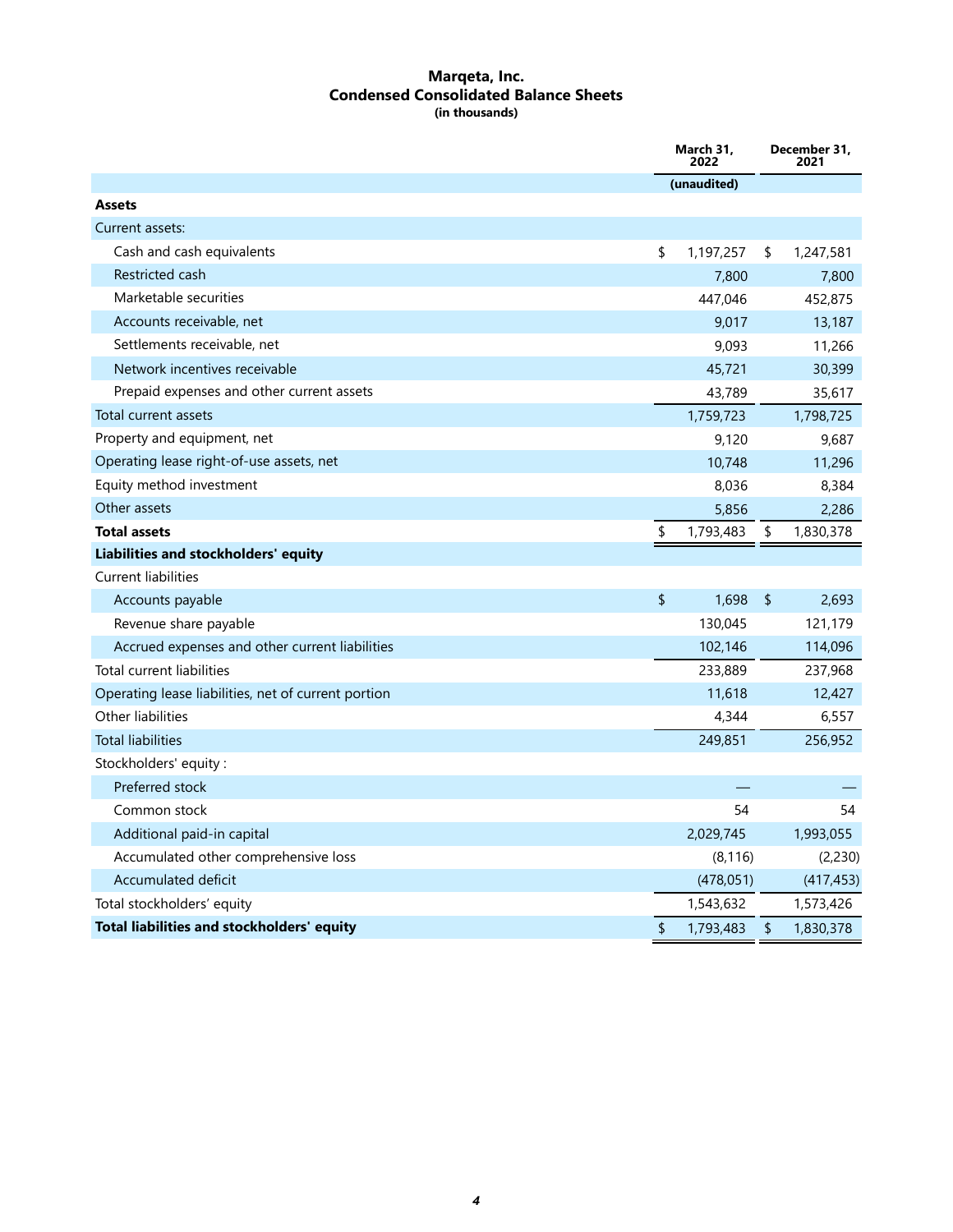#### **Marqeta, Inc. Condensed Consolidated Statements of Cash Flows (in thousands) (unaudited)**

|                                                                                  | Three Months Ended March 31, |                |    |           |
|----------------------------------------------------------------------------------|------------------------------|----------------|----|-----------|
|                                                                                  |                              | 2022           |    | 2021      |
| <b>Cash flows from operating activities:</b>                                     |                              |                |    |           |
| Net loss                                                                         | \$                           | $(60, 598)$ \$ |    | (12, 838) |
| Adjustments to reconcile net loss to net cash provided by operating activities:  |                              |                |    |           |
| Depreciation and amortization                                                    |                              | 979            |    | 907       |
| Share-based compensation expense                                                 |                              | 37,005         |    | 11,392    |
| Non-cash operating leases expense                                                |                              | 548            |    | 522       |
| Amortization of premium on marketable securities                                 |                              | 184            |    | 360       |
| Impairment of other financial instruments                                        |                              | 11,616         |    |           |
| Other                                                                            |                              | 282            |    | 2,324     |
| Changes in operating assets and liabilities:                                     |                              |                |    |           |
| Accounts receivable                                                              |                              | 4,223          |    | 5,032     |
| Settlements receivable                                                           |                              | 2,173          |    | 1,509     |
| Network incentives receivable                                                    |                              | (15, 322)      |    | (12,055)  |
| Prepaid expenses and other assets                                                |                              | (21, 256)      |    | (426)     |
| Accounts payable                                                                 |                              | (801)          |    | (43)      |
| Revenue share payable                                                            |                              | 8,866          |    | 14,122    |
| Accrued expenses and other liabilities                                           |                              | (13, 937)      |    | 7,750     |
| Operating lease liabilities                                                      |                              | (721)          |    | (686)     |
| Net cash (used in) provided by operating activities                              |                              | (46, 759)      |    | 17,870    |
| <b>Cash flows from investing activities:</b>                                     |                              |                |    |           |
| Purchases of property and equipment                                              |                              | (612)          |    | (604)     |
| Purchases of marketable securities                                               |                              | (10, 022)      |    | (7,002)   |
| Maturities of marketable securities                                              |                              | 9,800          |    | 16,366    |
| Net cash (used in) provided by investing activities                              |                              | (834)          |    | 8,760     |
| <b>Cash flows from financing activities:</b>                                     |                              |                |    |           |
| Proceeds from exercise of stock options, including early exercised stock options |                              | 1,971          |    | 1,711     |
| Taxes paid related to net share settlement of restricted stock units             |                              | (4,702)        |    |           |
| Payment of deferred offering costs                                               |                              |                |    | (1, 144)  |
| Net cash (used in) provided by financing activities                              |                              | (2,731)        |    | 567       |
| Net (decrease) increase in cash, cash equivalents, and restricted cash           |                              | (50, 324)      |    | 27,197    |
| Cash, cash equivalents, and restricted cash- Beginning of period                 |                              | 1,255,381      |    | 228,233   |
| Cash, cash equivalents, and restricted cash - End of period                      | \$                           | 1,205,057      | \$ | 255,430   |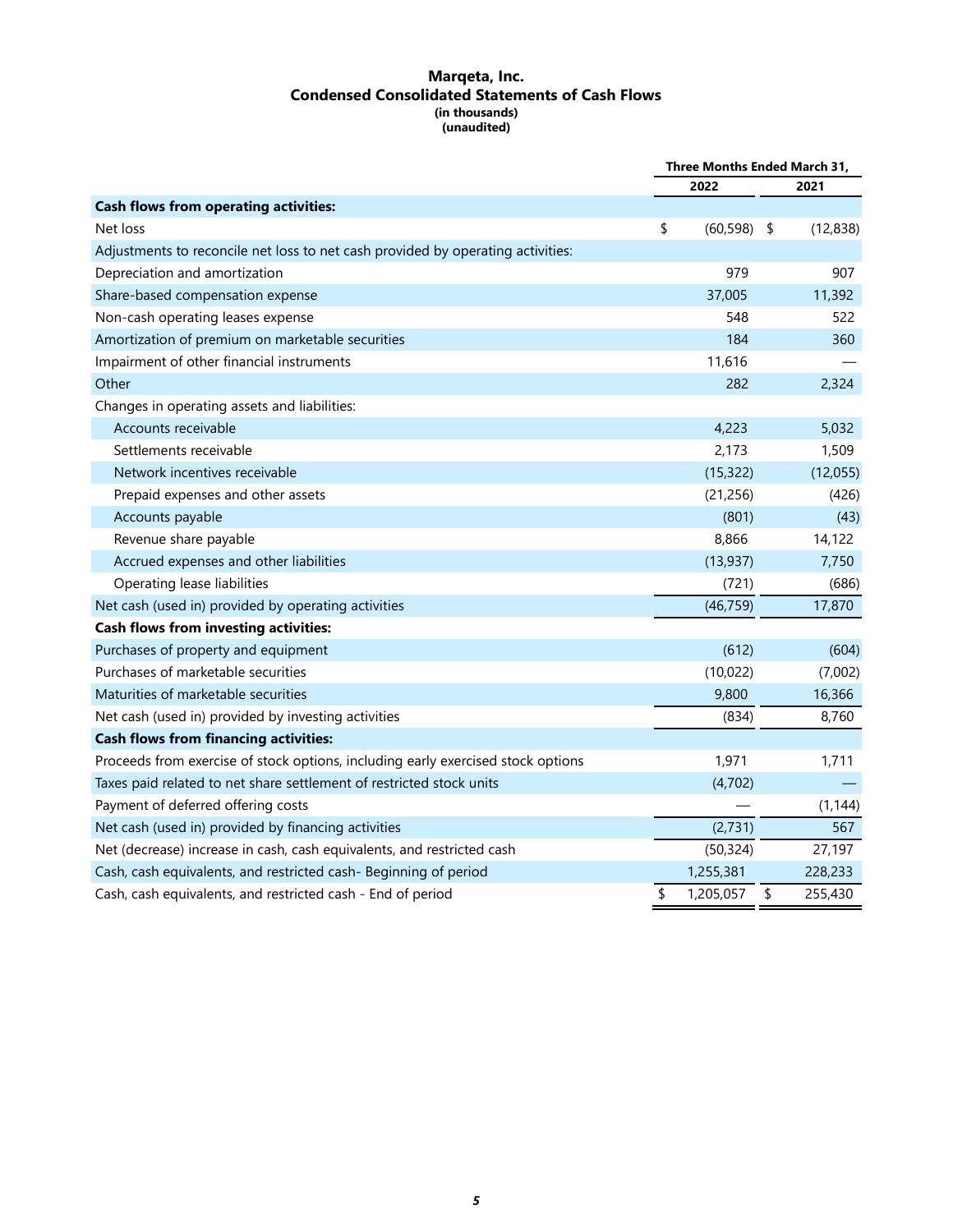#### **Marqeta, Inc. Financial and Operating Highlights (in thousands, except per share data or as noted)**

|                                    | 2022                 | 2021              |                  |                                           |              | Year over                        |      |
|------------------------------------|----------------------|-------------------|------------------|-------------------------------------------|--------------|----------------------------------|------|
|                                    | <b>First Quarter</b> | Fourth<br>Quarter | Third<br>Quarter | Second<br><b>First Quarter</b><br>Quarter |              | Year Change<br>Q1'22 vs<br>01'21 |      |
| <b>Operating performance:</b>      |                      |                   |                  |                                           |              |                                  |      |
| Net revenue                        | \$166,102            | \$155,414         | \$131,511        | \$122,266                                 | \$107,983    | 54                               | %    |
| Costs of revenue                   | 91,376               | 79,615            | 72,438           | 75,291                                    | 58,126       | 57                               | %    |
| Gross profit                       | 74,726               | 75,799            | 59,073           | 46,975                                    | 49,857       | 50                               | %    |
| Gross margin                       | 45 %                 | 49 %              | 45 %             | 38 %                                      | 46 %         | (1)                              | nnc  |
| Operating expenses:                |                      |                   |                  |                                           |              |                                  |      |
| Compensation and benefits          | 100,348              | 88,995            | 84,462           | 97,755                                    | 46,904       | 114                              | %    |
| Technology                         | 11,384               | 11,143            | 9,299            | 7,569                                     | 5,626        | 102                              | %    |
| Professional services              | 4,770                | 5,712             | 4,703            | 3,831                                     | 4,196        | 14                               | %    |
| Occupancy and equipment            | 1,115                | 1,097             | 1,091            | 907                                       | 1,086        | 3                                | %    |
| Depreciation and amortization      | 979                  | 967               | 786              | 874                                       | 907          | 8                                | %    |
| Marketing and advertising          | 559                  | 804               | 490              | 495                                       | 495          | 13                               | %    |
| Other operating expenses           | 4,843                | 4,811             | 3,880            | 3,530                                     | 1,295        | 274                              | %    |
| Total operating expenses           | 123,998              | 113,529           | 104,711          | 114,961                                   | 60,509       | 105                              | %    |
| Loss from operations               | (49, 272)            | (37, 730)         | (45, 638)        | (67, 986)                                 | (10, 652)    | 363                              | %    |
| Other income (expense), net        | (11, 677)            | 142               | (57)             | (481)                                     | (2, 167)     | 439                              | %    |
| Loss before income tax expense     | (60, 949)            | (37,588)          | (45, 695)        | (68, 467)                                 | (12, 819)    | 375                              | %    |
| Income tax expense (benefit)       | (351)                | (781)             | 35               | 87                                        | 19           | (1947)                           | $\%$ |
| <b>Net loss</b>                    | \$ (60, 598)         | \$ (36,807)       | \$ (45,730)      | \$ (68, 554)                              | \$(12,838)   | 372                              | %    |
| Loss per share - basic and diluted | \$<br>(0.11)         | \$<br>(0.07)      | \$<br>(0.08)     | \$<br>(0.29)                              | \$<br>(0.10) | 10                               | %    |
| TPV (in millions)                  | \$36,626             | \$33,046          | \$27,569         | \$26,520                                  | \$23,998     | 53                               | %    |
| <b>Adjusted EBITDA</b>             | \$(10, 453)          | 1,162<br>\$       | (4,939)<br>\$    | \$(10,637)                                | \$<br>1,647  | (735)                            | %    |
| Adjusted EBITDA margin             | %<br>(6)             | 1%                | %<br>(4)         | (9)<br>%                                  | 2%           | (8)                              | nns  |
| <b>Financial condition:</b>        |                      |                   |                  |                                           |              |                                  |      |
| Cash and cash equivalents          | \$1,197,257          | \$1,247,581       | \$1,260,220      | \$1,579,287                               | \$247,630    | 383                              | %    |
| Restricted cash                    | 7,800<br>\$          | 7,800<br>\$       | \$<br>7,800      | 7,800<br>\$                               | \$<br>7,800  |                                  | %    |
| Marketable securities              | \$447,046            | \$452,875         | \$408,954        | \$105,053                                 | \$140,145    | 219                              | %    |
| Total assets                       | \$1,793,483          | \$1,830,378       | \$1,783,142      | \$1,780,324                               | \$481,803    | 272                              | %    |
| <b>Total liabilities</b>           | \$249,851            | \$256,952         | \$209,802        | \$194,338                                 | \$193,497    | 29                               | %    |
| Redeemable preferred stock         | \$                   | \$                | \$               | \$                                        | \$501,881    | (100)                            | %    |
| Stockholders' equity (deficit)     | \$1,543,632          | \$1,573,426       | \$1,573,340      | \$1,585,986                               | \$(213, 575) | (823)                            | %    |
|                                    |                      |                   |                  |                                           |              |                                  |      |

pps = percentage points